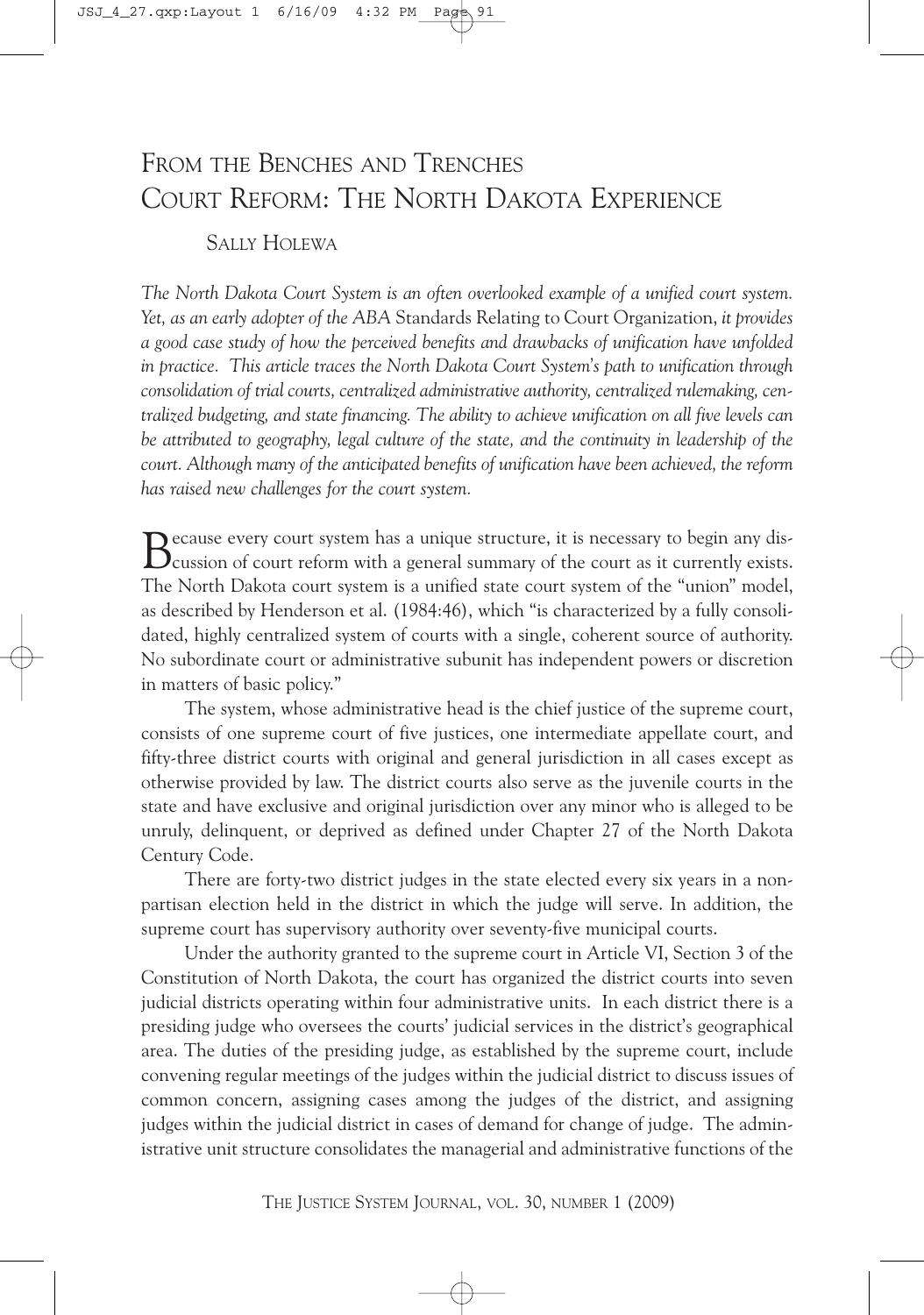courts within the districts under one trial court administrator for every two districts, except for the Northwest Judicial District, which remains as a single district served by a trial court administrator. More detail about the court structure and jurisdiction can be found in the court's annual report at: http://www.ndcourts. com/court/news/ ndcourts2006.pdf.

*A Very Brief History of Court Reform.* Court-reform methods have been vigorously proposed, debated, adopted, abandoned, and adapted ever since Roscoe Pound's seminal paper "The Causes of Popular Dissatisfaction with the Administration of Justice" was presented to the American Bar Association in 1906. Pound set forth three areas in which he deemed courts to be archaic: 1) the multiplicity of courts, (2) the preservation of concurrent jurisdictions, and 3) the waste of judicial power deriving from these. As a remedy, he advocated a single court in which the inferior courts, the courts of general jurisdiction, and a single court of final appeal were all branches or departments of a single court system. In later years, he expanded these structural concerns to include general principles of reform intended to achieve "unification, flexibility, conservation of judicial power, and responsibility" (Pound, 1940:275).

Although widely discussed, the reform movement moved in fits and starts, with only limited implementation in the state courts, until the American Bar Association (ABA) endorsed the model of the unified court structure in their 1974 *Standards Relating to Court Organization*. This model, unchanged in later versions, is characterized as having uniform jurisdiction; simple jurisdictional divisions; uniform standards of justice; clearly vested policy-making authority; and clearly established administrative authority. The rationale for a unified court structure includes the following (Rottman and Hewitt, 1996:12):

- Simplification makes the courts easier for citizens to understand and use, as well as for collateral organizations to service;
- Flexibility in assigning judges to dockets makes it easier to meet caseload pressures, while also affording judges more diverse dockets;
- Administrative efficiency is achieved by eliminating duplication of facilities and support services and by creating streamlined management hierarchies; and
- Communication among those involved in processing different types of cases is enhanced.

The history of recent court reform has been summed up as having "the goal of a unified court system," which "would be able to function with requisite independence, but also be capable of effective internal and external cooperation" (Lipscher and Conti, 1991:667). However, "The unified court model is an evolving one with proponents debating among themselves the best way to build specific portions of the overall model" (Dahlin, 1993:56).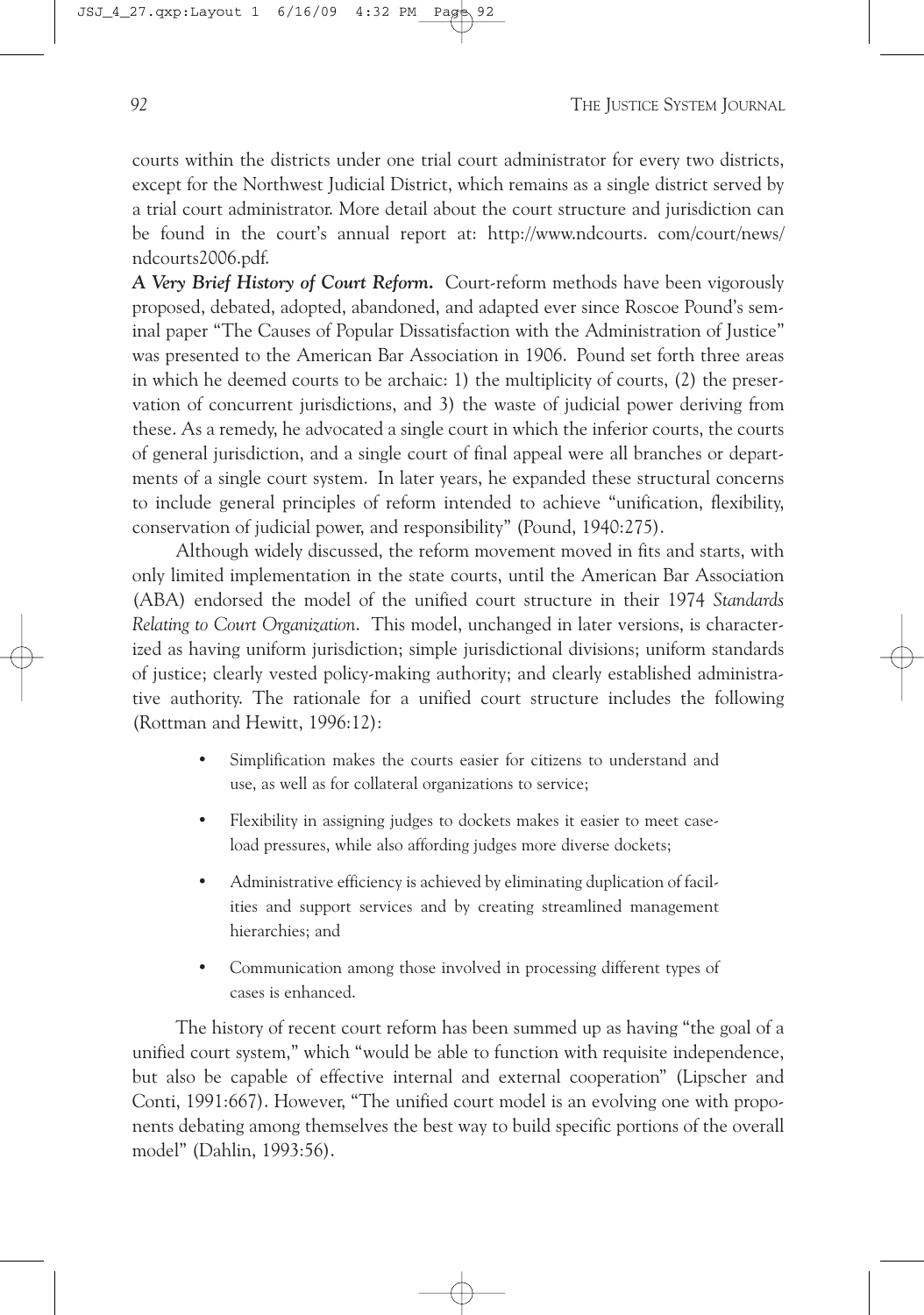*Definitions.* Over the years, the terms "court unification" and "court consolidation" have been used interchangeably, but the definition used here will be "court consolidation" as "courts with a single bench and self-contained administrative arrangements" (Rottman and Hewitt, 1996:9). The term "court unification" will refer to the vertical links between the state's supreme court and its lower courts and to the horizontal link between court divisions across the states.

Reforms related to judicial selection will not be discussed. The focus here will be on the characteristics of a unified court system chosen by Berkson and Carbon (1978:4-14): consolidation and simplification of court structure; centralized management; centralized court rulemaking; centralized budgeting; and state financing. We will trace how the North Dakota court system has adopted these five characteristics as it moved from a multitiered, decentralized court system into its current unified court system.

## ELEMENTS OF UNIFICATION

*Consolidation and Simplification.* The first recommendation for a unified court structure was made by Chief Justice Ralph Erikstad in a speech to the state legislature in 1975; however, it would take another twenty years for the consolidation to be completed (Meschke and Smith, 2000:285). When Chief Justice Erikstad made his speech, the court system consisted of three levels—a county court, a general-jurisdiction district court, and the state supreme court. The legislature had already shown a willingness to simplify court structure by abolishing the justice of the peace courts a decade earlier, but it would take a constitutional amendment in 1976 before the legislature merged the multitiered county courts into a single level of county court and required all judges of the county court to be law trained. In 1991 the legislature merged the county courts with the district courts and abolished all county courts, with a delayed effective date of January 1, 1995. This brought the court structure to its present form of one general-jurisdiction district court and one state supreme court, with the authority to seat a temporary court of appeals as needed. Although municipal courts have remained outside the efforts to consolidate the court system, the supreme court has elected to exercise its supervisory authority over them through a court rule mandating continuing education of municipal-court judges and setting standards related to compensation and courtroom settings.

*Centralization of Administrative Authority.* Both the authority of the chief justice as the administrative head of the unified judicial system and the term "unified judicial system" are the result of a 1976 constitutional amendment, which was part of a general movement to amend the state's constitution. The constitutional convention's first proposal for a full revision of the state constitution, which included the proposed amendment to the judicial article, was defeated in a 1972 special election. However, at the urging of Chief Justice Erikstad, the judicial article was put to a separate vote in 1976, and it passed handily. Passage of the amendment "vested the judicial power of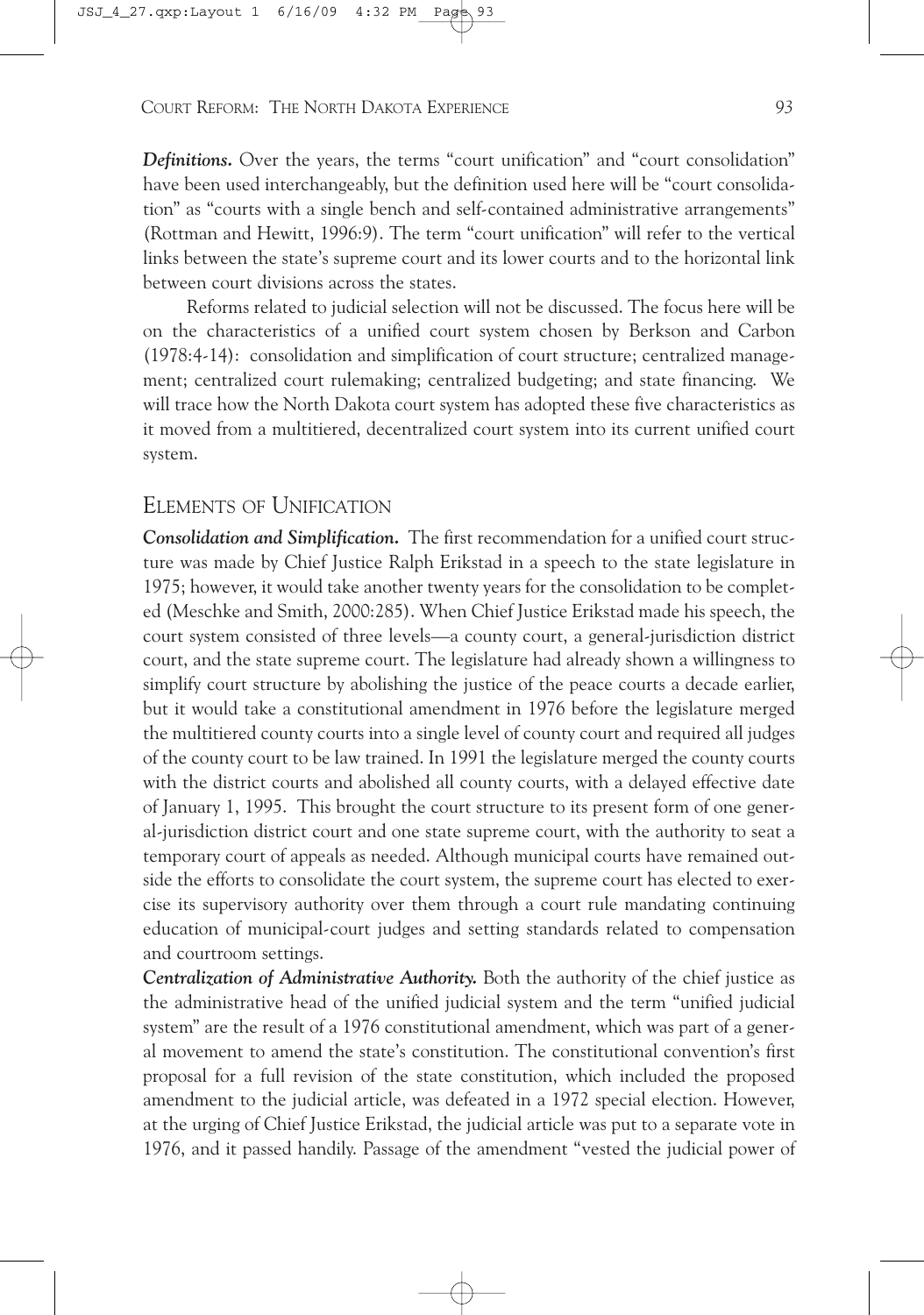the state in a unified judicial system headed by a five-member Supreme Court with an administrative Chief Justice selected 'in the manner provided by law'. . . and the court was given complete power over procedure, 'to be followed by all the courts'" (Meschke and Smith, 2000:289-90).

Before 1967, the chief justice position was rotated between the justices at twoyear intervals, but since 1967, the chief justice, whose term is for five years or until that justice's regular term expires, whichever comes first, has been selected by majority vote of the supreme-court justices and the district-court trial judges. Meschke and Smith (2000:287) explain that the longer term and method of selection that the legislature eventually adopted came from a legislative research committee's recommendation. The committee explained, "When the position revolves every two years, there is a lack of experience and the possibility exists that the duties of such office are not carried out or performed in the most skillful manner. The Committee believes that if the position is made more permanent a more effective administration will occur." There is no term limit for the chief justice position, and historically, the turnover rate is very low.

Since 1971, the chief justice has been assisted by a state court administrator, a constitutional officer since 1976, who oversees all nonjudicial functions including budget preparation and financial controls, information technology, training and education, public information, technical assistance, and administration of the judicial branch personnel system. Since the mid-1970s, trial court administrators have been a part of the judicial branch management system, but until 2004, whether to use a trial court administrator or an administrative assistant, appointed by and reporting to the presiding judge, was an option the district exercised. Three districts hired administrators, while four chose to retain the administrative-assistant position. The administrator or administrative assistant was appointed by and reported to the presiding judge of the district.

In 2004 the supreme court reorganized the judicial districts into four administrative units, each headed by a trial court administrator, a classified position under the judicial branch personnel system. Trial court administrators are appointed by the state court administrator in consultation with the presiding judges within the unit and are supervised by the state court administrator. Another significant part of the reorganization was the transfer of supervisory authority of the district office, clerk of court, and juvenile-court personnel from the presiding judge to the trial court administrator, which creates a direct line of authority from the trial courts to the state court administrator.

*Centralized Rulemaking.* In 1926 the State Bar Association of North Dakota (SBAND) became the driving force behind the movement to move authority to make rules for the courts from the legislature to the courts themselves. However, the supreme court "seemed deterred from making its own rules by the constitutional restraint on the Court's control over other courts" (Meschke and Smith, 2000:269), and it was not until 1941 that the legislature specifically authorized the court to alter or amend procedural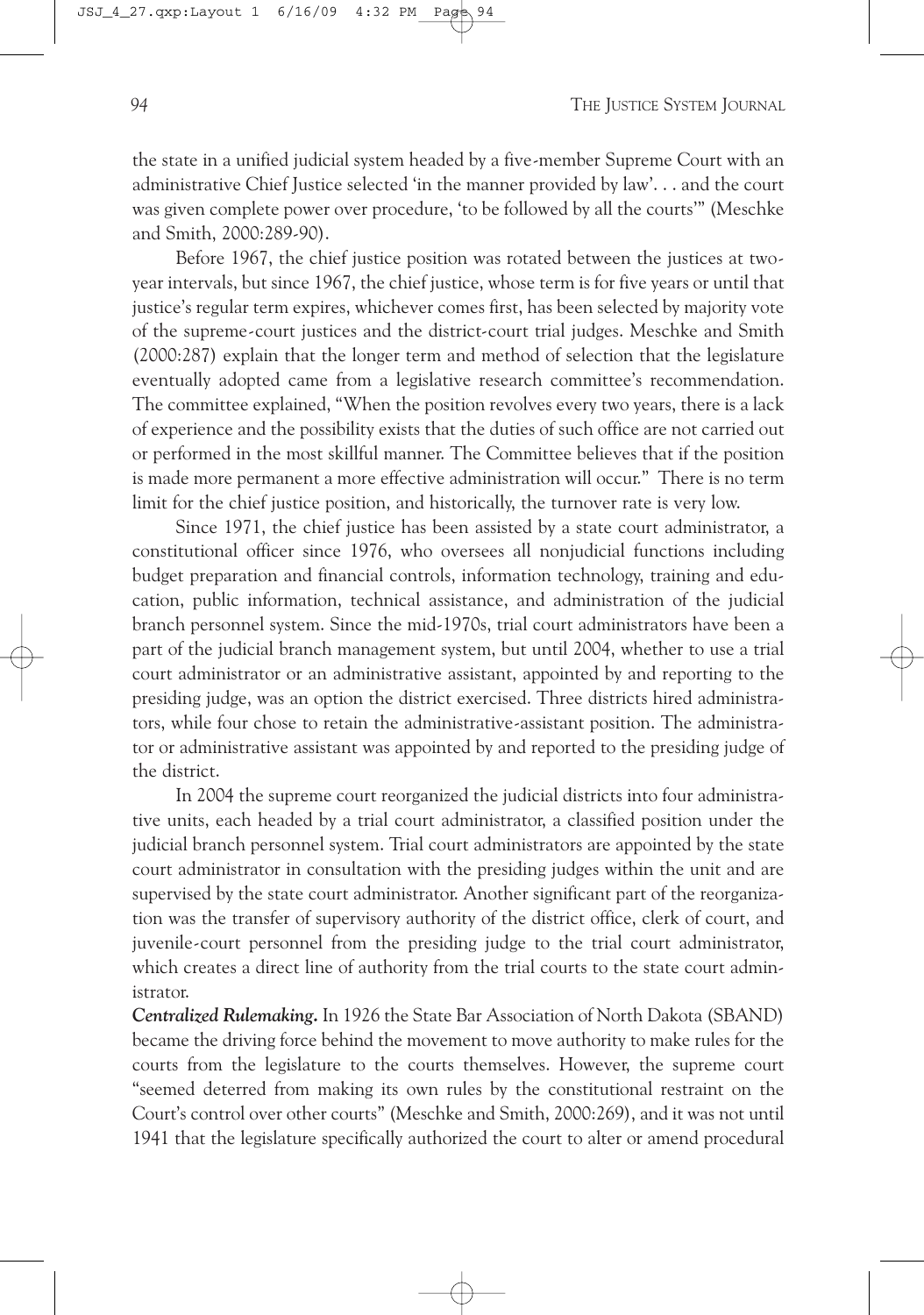statutes. Even so, the court did not adopt its first comprehensive set of procedural rules until 1957, with the delay largely because of continued internal debate among the judges over whether the grant of rulemaking was an unconstitutional delegation of legislative power (Meschke and Smith, 2000:269-77). North Dakota was only the thirteenth state to adopt the federal pattern of rulemaking (Meschke and Smith, 2000:273), and as late as 1978 North Dakota's rulemaking procedures were still being hailed as "unique and innovative" by court-reform scholars (Korbakes, Alfini, and Grau, 1978:149).

The rulemaking authority used in North Dakota most closely models the 1962 ABA model judicial article, which calls for the supreme court to prescribe rules governing appellate jurisdiction, as well as rules of practice and procedures and rules of evidence for the entire judicial system. It also calls for the supreme court to govern admission to the bar and the discipline of members of the bar. Unlike later revisions to the model judicial article, the 1962 model does not urge the inclusion of legislators as members of the rulemaking body, nor does it seek acceptance of legislative authority to override rules of court (Parness and Korbakes, 1973:7-11), and the North Dakota legislature does not have veto power over court rules. Although proposed rules are widely circulated for public comment, the court does not specifically solicit legislative input nor require legislative approval before adoption. Without court consolidation, it is likely that the use of the court's rulemaking authority would be minimal. It was not until the court was granted clear constitutional authority over the entire court system that it was able to exercise its rulemaking authority aggressively to establish comprehensive procedural rules and to introduce uniform practices across all courts.

*Centralized Budgeting.* As the funding of functions related to the courts has been shifted from local to state funding, centralized budgeting has developed. The trial courts first develop district budget requests using guidelines promulgated by the state court administrator, to whom they are then forwarded to for preparation of a trial court budget recommendation for the administrative council. The administrative council is an advisory board, which may recommend changes to the budget before it is presented to the chief justice, who has complete and final authority over the entire court system budget. The court budget is submitted to the governor, who must forward it to the legislature without alteration. The supreme court is the fiscal agent for the entire court system and is the only entity authorized to receive revenue or allocate monies appropriated to the judicial branch.

*State Funding.* In his 1975 annual State of the Judiciary speech to the legislature, Chief Justice Erikstad proposed a plan to transfer full funding of court operations to the state in five phases, beginning with statewide trial courts (with an anticipated merger of county and district courts before the transfer), and then continuing with juvenile courts and juvenile-court personnel; clerks of court; jury fees and expenses; indigent-defense costs; and incentives to improve trial court facilities. As of 2007, all of these phases have occurred, although not in the order Erikstad proposed. Jury and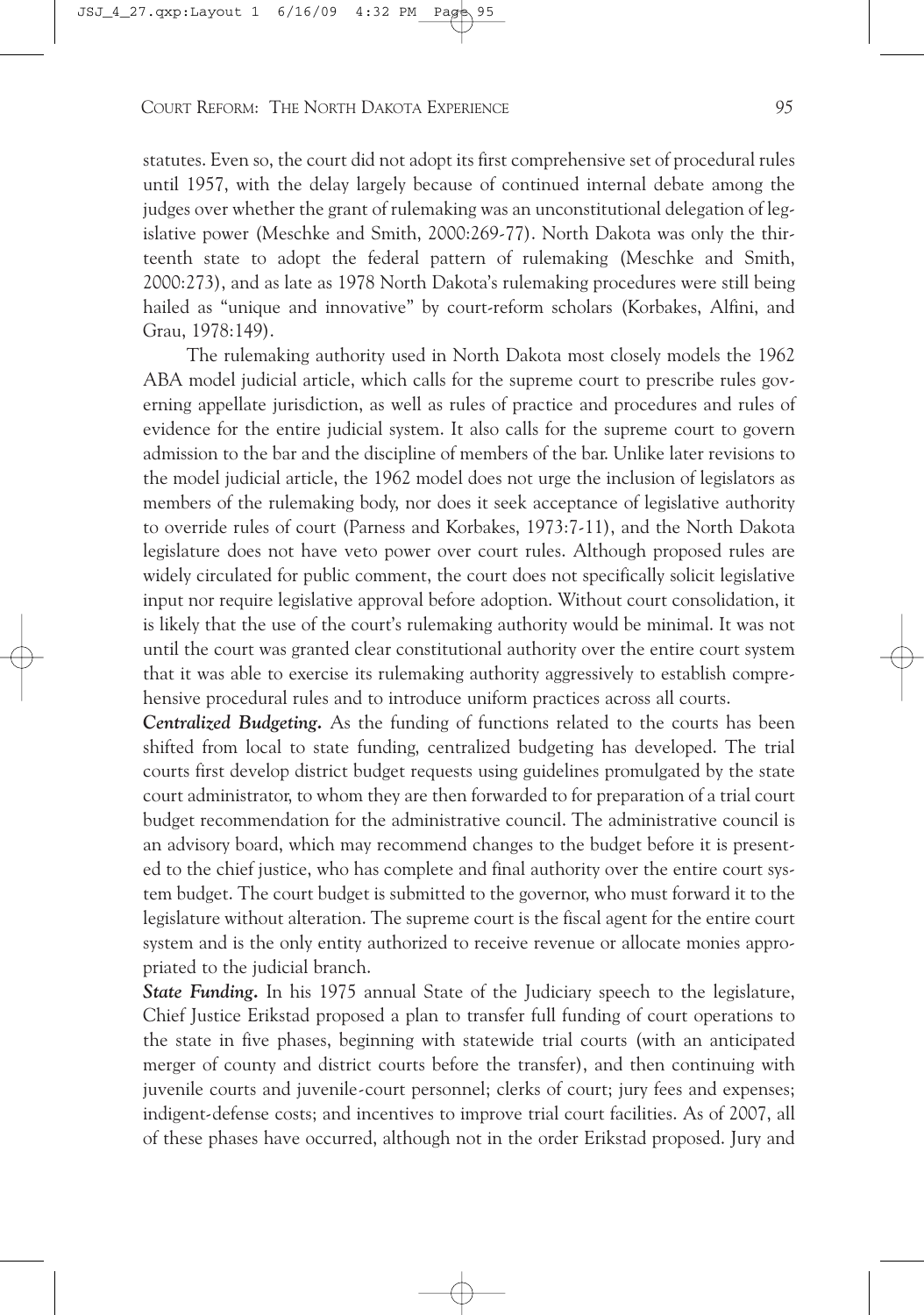indigent-defense costs were transferred to the state in 1981; the juvenile courts and juvenile court personnel in 1982. Transfer of the expense of clerk-of-court operations occurred in 2001, although not all clerks or their staff transferred to state employment. In 2003 the final phase of Chief Justice Erikstad's proposal was implemented with the creation of the Courts Facility Improvement Grant, funded through new mandatory minimum fines and a mandatory court administration fee on all criminal convictions. Indigent-defense costs have since been removed from the court's budget and placed under the responsibility of a new executive branch agency, the Commission on Legal Counsel for Indigents.

*Features of Court Reform Unique to North Dakota.* North Dakota has implemented the reforms recommended to achieve a unified court system, but there are some parts of the reform that remain unique to North Dakota, which must be understood to obtain a full understanding of how the reform has unfolded and the issues that have arisen around it. One aspect of the final consolidation of county and district courts was the legislative mandate that the court reduce the number of judgeships from the fiftythree that existed in 1995 to forty-two by 2001. This mandate was tied to another that requires the court to keep at least 30 percent of chambers in cities with a population under 5,000. Although the majority of the reductions occurred through attrition, the last one resulted from a forced election between two seated judges. The legacy of the reduction of judgeships is the transfer of judgeships from sparsely populated areas of the state to more urban areas and the location of some judges' chambers in areas distant from the bulk of the work assigned to the judge.

The transfer of funding of the clerk-of-court operations was accomplished with conditions meant to assuage both the largest counties who wished to shed responsibility for court functions and the smallest counties who wished to retain some local control over court functions. When first proposed by the court, the North Dakota Association of Counties took a vigorous stance against a full transfer, which resulted in a legislative defeat of the proposal. In a later legislative session, with the prompting of the largest counties, and over the objection of the smaller counties, and without consulting the court, the association began to advocate vigorously for the transfer of the clerk-of-court operation; this resulted in the hybrid transfer of clerk operations still in existence today. Clerks themselves were divided as to their support for the transfer and the concurrent change from election to appointment, and this caused a rift between them that is slow to heal.

While the court assumed all responsibility for the expenses of operating the clerk's offices statewide, only six of the largest offices were mandated to transfer to state employment, with the clerk becoming a classified state employee, rather than an elected county official. A distinction was made based on the number of staff necessary to provide clerk-of-court services in each office, as determined by the supreme court, with offices of five or more required to become state employees. For offices requiring at least one clerk and up to three staff, the county retains the option to transfer the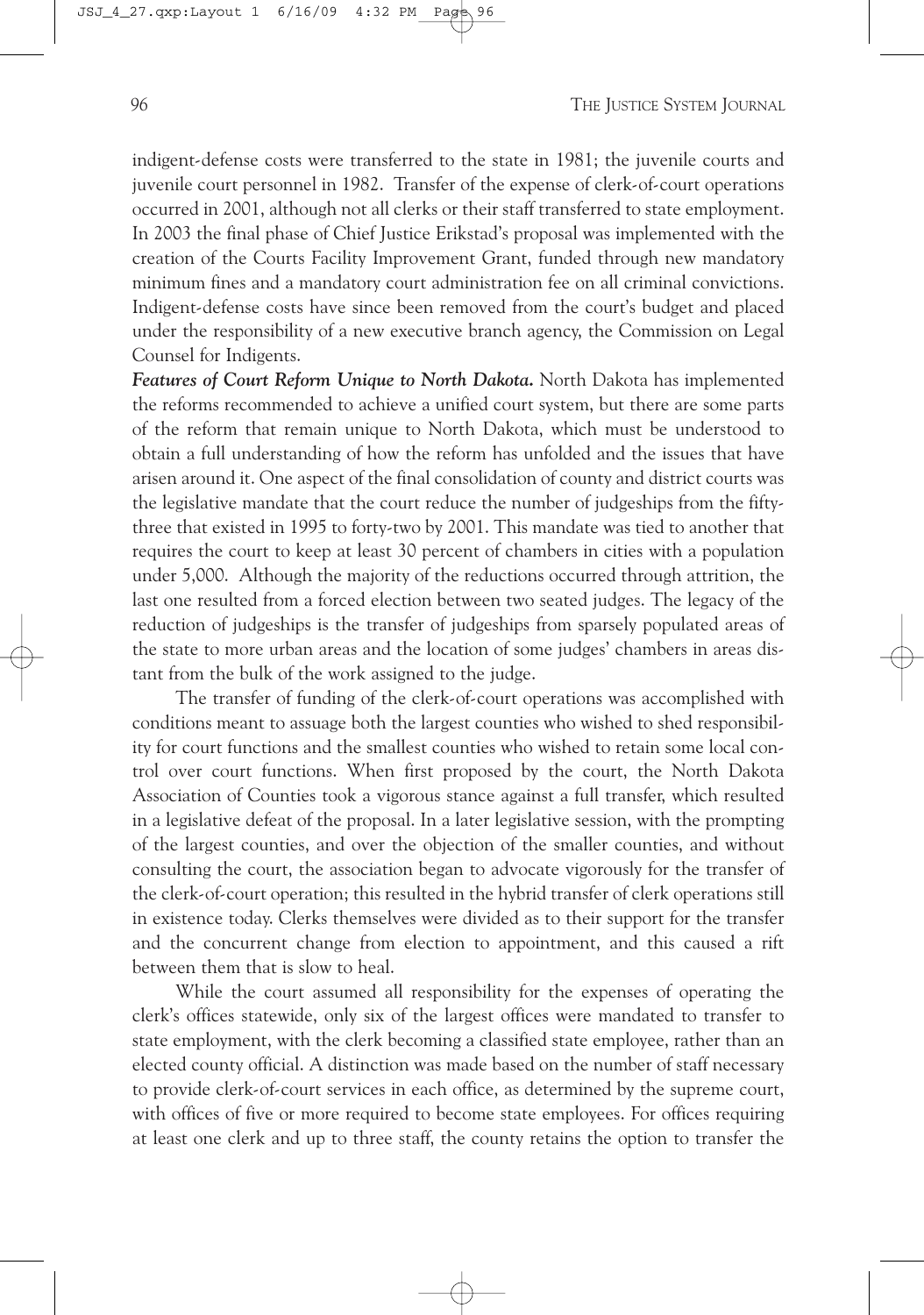JSJ\_4\_27.qxp:Layout 1 6/16/09

COURT REFORM: THE NORTH DAKOTA EXPERIENCE *97*

## **Chart 1 The Clerk of Court in North Dakota**

| <b>Clerk Position</b>                                                           | Total |
|---------------------------------------------------------------------------------|-------|
| <b>Classified State Employee</b>                                                | 12    |
| Separate Office-Appointed by County Commission                                  | 11    |
| Separate Office—Elected as Clerk of Court                                       | 5     |
| Combined Position—Appointed by County Commission                                | 1     |
| Combined Position—Elected as Clerk of Court                                     | 1     |
| Combined Position—Elected as County Recorder or other position                  | 18    |
| Combined Position—Elected as Combined Position of Clerk of Court/Other Position | 5     |
| <b>Total</b>                                                                    | 53    |

clerk and deputies to state employment. At the present time, six counties have exercised this option, while eleven counties remain eligible to transfer clerk-of-court operations to the state but have chosen to retain the function and provide clerk services under contract to the state. Finally, the smallest counties, with only a clerk and no staff, are ineligible to transfer the clerk position to state employment.

Those counties that chose to retain clerks and staff as county employees, and those that are ineligible to transfer them, can continue to choose whether the clerk must run for election or whether the office will be appointed. Complicating this issue further is the individual county decision to combine other elected or appointed county offices with those of the clerk of court. Thirty-eight counties have combined the clerk of court with another office, usually county recorder or county treasurer, and may require the incumbent to stand for election for the combined office, or in some cases, for the non-clerk-of-court office (see Chart 1). This gives the court little control or predictability over who will become clerk of court or the level of skill they bring to the position.

The multiple ways in which clerks are chosen and supervised has forced the state to promulgate separate financial controls for state-employed and county-contract clerks and has contributed to frequent clashes over how clerks carry out their duties and how issues related to unsatisfactory work are handled.

Also at issue for those forty-one counties who provide clerk-of-court services under contract to the state is the number of FTE positions required to fulfill the contract. The court determines the number based on a two-year average weighted caseload. This number is often lower than the current number of employees, and some counties have used this as a mandate to cut staff hours or positions. Some clerks of court have also used the reimbursement rate in the contracts to negotiate pay increases since the state is required to reimburse the county at whatever hourly rate the county sets.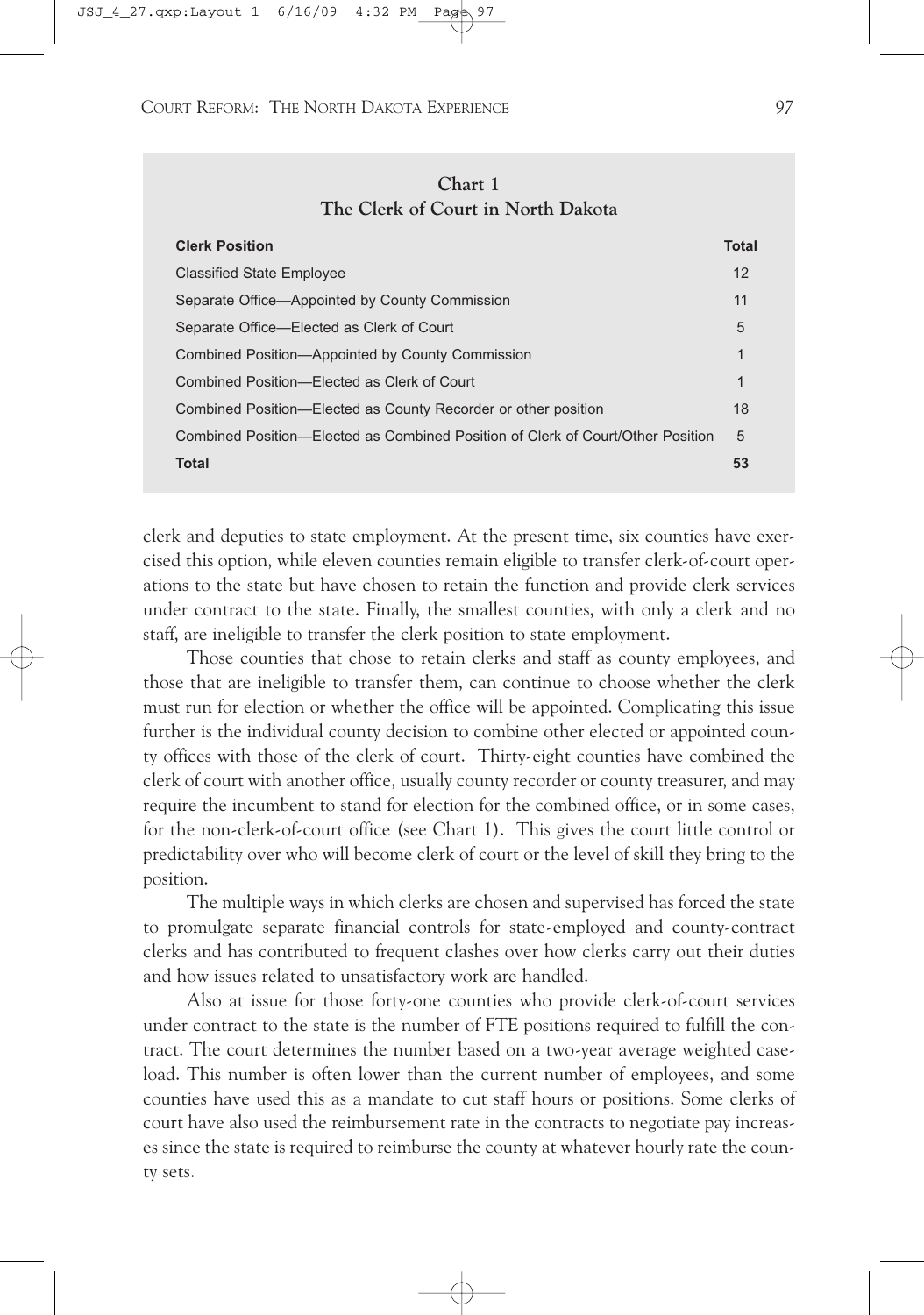|      | Chart 2<br>Change in North Dakota Berkson Score, 1978-2007 |       |
|------|------------------------------------------------------------|-------|
| Year | <b>Score</b>                                               | Ratio |
| 1978 | 9                                                          | .61   |
| 1987 | 12                                                         | .75   |
| 2007 | 60                                                         | .94   |
|      |                                                            |       |

*Berkson Index Scores.* As just demonstrated, the evolution of the North Dakota court system from a traditional, multitiered, decentralized court to a unified judicial system has been slow and deliberate, extending over a period of more than thirty years. One indication of the extent of change is the change in the score and ratio attributed to North Dakota under Berkson's Index of Trial Court Consolidation (see Chart 2).

Under this index, North Dakota was assigned a score of 9, equating to a unification ratio of .61 (Berkson and Carbon, 1978:212-17). The score had risen to 12 when it was remeasured by Flango and Rottman (1992:68), which results in a unification ratio of .75. At the present time, the Berkson score and ratio calculated by the author are 60 and .94 (see Chart 3).

The Berkson Score is not a perfect measure of degree of unification, nor does it provide a perfect measure for comparison between states because it weights all elements of unification as if there were only one dimension to court unification and all elements contribute equally to it; whereas factor analysis indicates that unification is multidimensional and should be measured as three separate and independent factors to create a truly useful index that gauges the extent to which each factor contributes to a unified system (Flango, 1981). The multidimensions of unification measured by the attributes of judicial structure are reforms 1) that are designed to reorganize the horizontal relationships among judicial actors at the local level, for example, court consolidation, assigning managerial authority to a presiding judge and a court administrator; 2) that affect the vertical links between trial courts and a central state office, for example, state court administrator, centralized rulemaking, and judicial assignment powers of the supreme court; and 3) that are designed to protect the judiciary against external influences by clarifying boundary lines between judicial and nonjudicial functions, for example, reforms to the judicial selection process and exclusion of other branches from rulemaking and budgeting process (Henderson, Kerwin, and Saizow, 1984:4-5). Despite the importance of these points, no one has developed a measurement tool to capture them, and the Berkson Index remains the only recognized index of trial-court consolidation.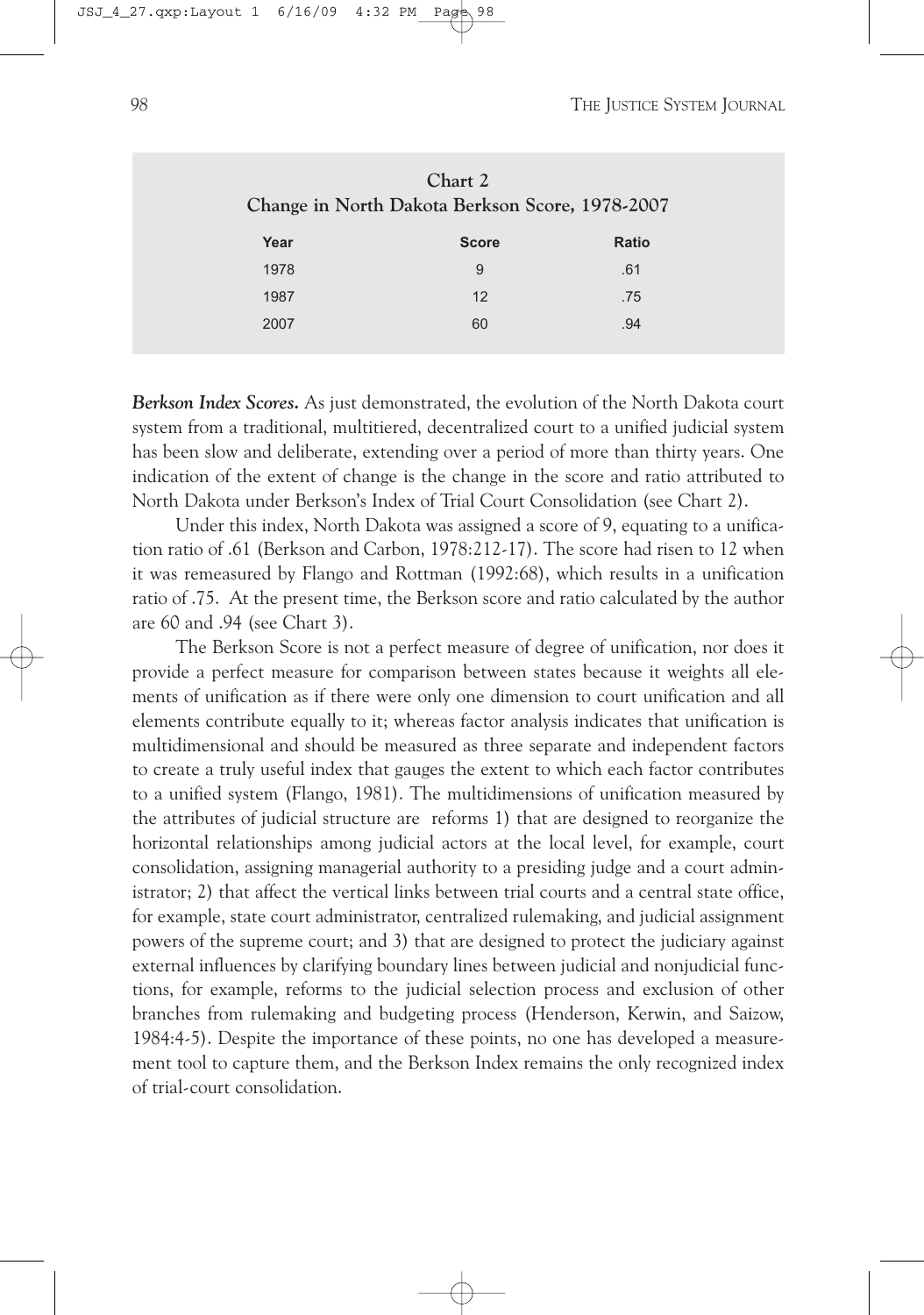# **Chart 3 Calculation of North Dakota Berkson Index Score**

| $\overline{4}$<br>$\overline{4}$<br>$\overline{4}$<br>$\overline{4}$<br>16<br>4  |
|----------------------------------------------------------------------------------|
|                                                                                  |
|                                                                                  |
|                                                                                  |
|                                                                                  |
|                                                                                  |
|                                                                                  |
|                                                                                  |
|                                                                                  |
| $\overline{4}$                                                                   |
| $\overline{4}$                                                                   |
| 3                                                                                |
| 15                                                                               |
|                                                                                  |
| $\overline{4}$                                                                   |
|                                                                                  |
| $\overline{4}$                                                                   |
| $\overline{4}$                                                                   |
| $\overline{2}$                                                                   |
| 14                                                                               |
|                                                                                  |
| Extent of centralized judicial preparation of the budget (central preparation) 4 |
| Extent of executive branch participation in budget (executive excluded)<br>3     |
| $\overline{4}$                                                                   |
| $\overline{4}$                                                                   |
| 15                                                                               |
| 60                                                                               |
| .94                                                                              |
|                                                                                  |

The ratio is calculated as the arithmetic mean of the unification score divided by 16 (the maximum number of points available under each element).

# THE COURT REFORM DEBATE

Having described the basics of North Dakota's court unification, we now review the well-established major arguments put forth by both the proponents and the opponents of court unification and demonstrate how they relate to the North Dakota experience. *Basic Arguments***.** The arguments for court consolidation are best summed up in the claims first put forward by Dean Roscoe Pound and carried forward by the ABA. They are that court consolidation allows a judicial system to function as a single entity, simplifies jurisdictional authority, reduces the need for trial de novo, and provides for the flexibility of judicial assignment. These elements make court unification the "conver-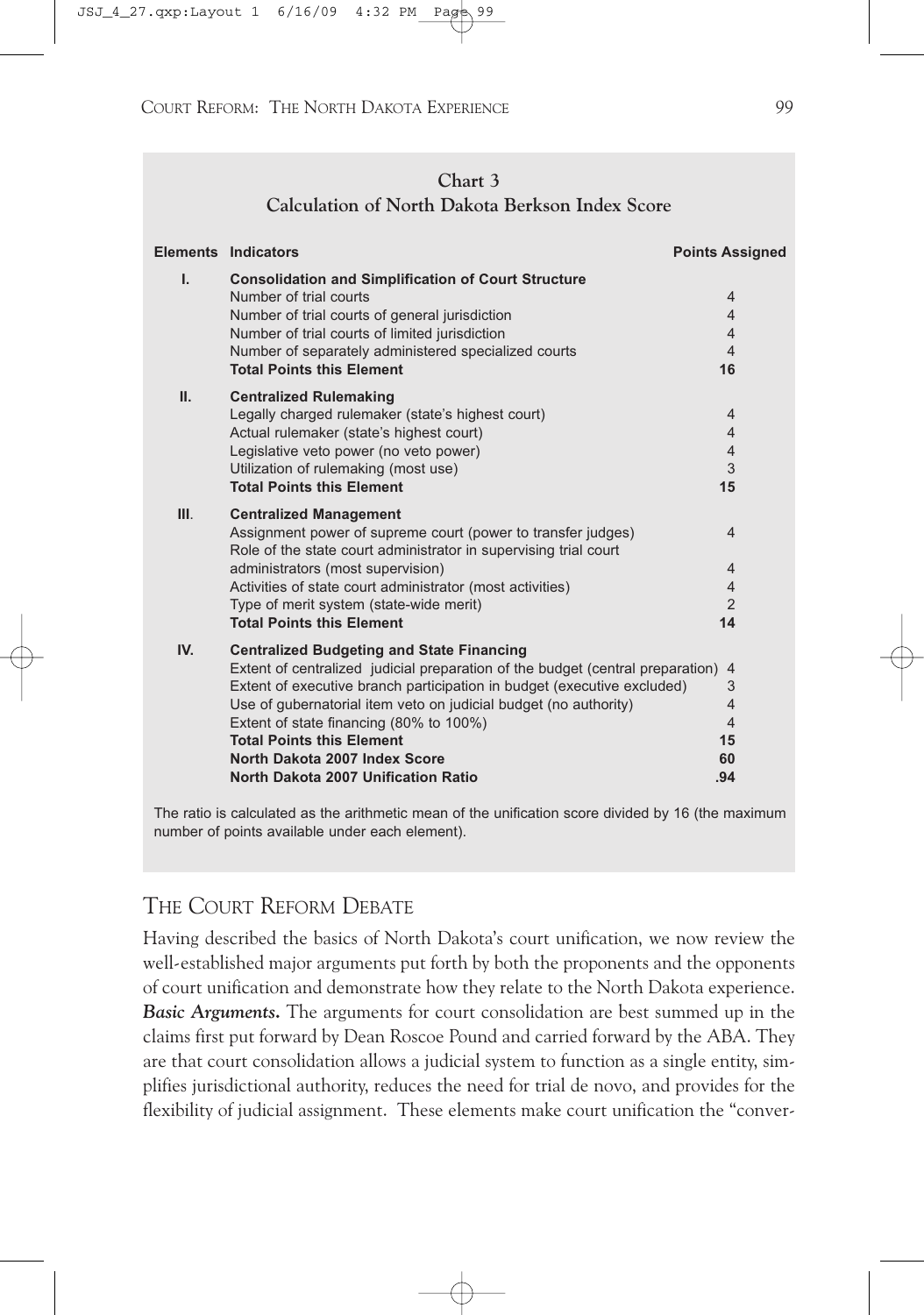sion of the judiciary from a loose collection of independent judges and administrators to a coherent organization capable of making and implementing operational policies for the courts" (Henderson, Kerwin, and Saizow, 1984:94), with court consolidation as a way to reduce costs, and adoption of a single court of general jurisdiction providing administrative and economic savings to all parties involved (Berkson and Carbon, 1978:22).

The arguments against court consolidation rest principally on the idea that local courts should be governed locally and should reflect the norms of the community in which the court is located. Differences in skills and experience are said to make flexibility in judge utilization impractical, with consolidation of courts actually raising costs because of the need to even out salary levels. Just as important, Gallas says that "the primary error is a belief that simple structural and process reforms will solve complex behavioral problems" and that structural reform is not the means to address the types of problems courts are required to handle (Gallas, 1976:44). Baar argues that there is no evidence to suggest that court consolidation is necessary to achieve the goals of reform, and efficiency and fairness are best achieved through structural variations that work within existing local court cultures (Baar, 1980:277), and he has also suggested that court reform does not give the concept of fairness the same consideration as other, more measurable goals (Baar, 1993). Finally, others argue that court consolidation has not succeeded because of the judges' tendency to hand off "lesser" cases to less experienced or nonelected subordinate officers, which creates a de facto two-tiered court system (Aikman, 2007:64; Tobin, 1999:138).

Dubois and Boyum (1993:29) have stated,

The most persistent, intense and hard-fought political battles have been waged over proposals affecting the infrastructure of the judicial branch . . . which includes the organization, structure, and administration of court systems, the number and jurisdictions of courts, and the judges assigned to them, and the selection, oversight and removal of judges.

This has been the experience in North Dakota, where both the consolidation effort and the move to reorganize districts into administrative units were met with fierce internal resistance. In North Dakota, the proponents and opponents of consolidation efforts, as in most states that have consolidated courts, divided along the district-court/county-court lines, with district judges resisting the change and county judges pressing for it. Once adopted, however, the actual consolidation seems to have taken place without serious dispute over how it was to be implemented. With the passage of time and the gradual departure of judges and clerks of court who were a part of the prior court system, the distinctions between what was "district-court" work and what was "county-court" work have largely disappeared.

In the larger political arena, rural counties and cities were especially opposed to court consolidation, correctly perceiving that consolidation would result in a loss of judgeships in the most rural areas. This reduction in judgeships continues to fuel the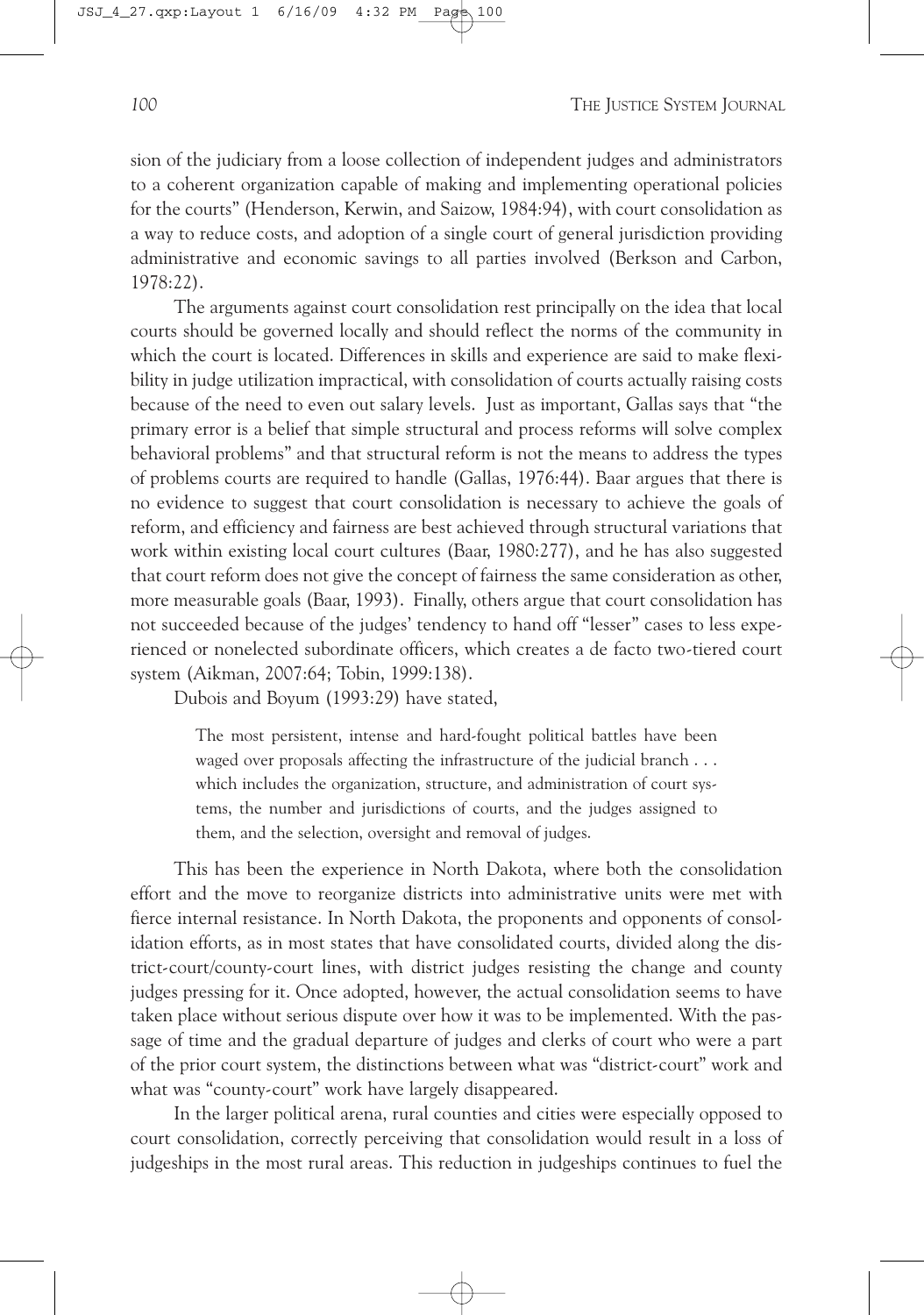perception that the courts are moving toward regional trial centers that would completely remove court proceedings from the smallest counties and, along with that, hasten the exodus of judges and attorneys from small-town North Dakota.

In consolidating courts, North Dakota chose to retain subordinate judicial officers—judicial referees who are appointed by the presiding judges and assigned to the "lesser" cases involving traffic appeals, small claims, child-support enforcement, juvenile matters, and domestic-violence petitions. Unlike some state court systems, the North Dakota court system has held the line on adding more referee positions despite a documented judge shortage that continues to grow every year,<sup>1</sup> but the courts may be forced, as a cost-saving measure imposed by the legislature, to accept more referees in lieu of adding judgeships.

Without consolidation of the court system, North Dakota would not have the flexibility to reassign judges as needed. As things now stand, judges may be assigned to any court and any case type within the district, and the chief justice may appoint them to any court and any case type within the state. Since consolidation, all judges are general-jurisdiction judges, and all district rotation schedules require judges to regularly take case assignments in all areas of law. The supreme court regularly assigns judges out-of-district to hear conflict cases and to assist colleagues during temporary judge shortages due to extended absences for illness or other reasons. This greatly reduces the need for use of surrogate judges and allows case-aging concerns to be addressed promptly.

*State Funding and Centralized Budgeting***.** Arguments for state funding and centralized budgeting begin with the premise that there are inequities in resources when courts are locally funded. Where some funding is provided by the state, local courts may end up in competition for available funding, with "neither the Chief Justice nor a single court administrator . . . able to speak for the entire system" (Garcia, 1998:12). Proponents of state funding and centralized budgeting argue that it provides the accountability that the other branches of government and the public demand from the courts. A single funding source allows for flexibility in personnel and other resources. Moreover, "when trial courts become state-financed, vertical lines of administrative authority running from the supreme court to the trial courts are normally strengthened, or at least clarified, in order for a court system to function as a state-wide administrative entity" (Tobin, 1982:72).

The objections to a centralized budget function have been said to be that trial courts lose the flexibility to respond to local conditions; the state court system may develop unneeded or undesirable programs; and the state court system may wield its budgetary authority to punish court officials with whom it disagrees (Gallas, 1976:45;

<sup>&</sup>lt;sup>1</sup> North Dakota has a ratio of 7 judges per 100,000 residents, which is below the national average ratio of 9 judges per 100,000 residents (Langdon and Cohen, 2007:2). The latest weighted caseload study conducted by the North Dakota Office of the State Court Administrator was completed in 2006, and indicates a statewide shortage of five judges.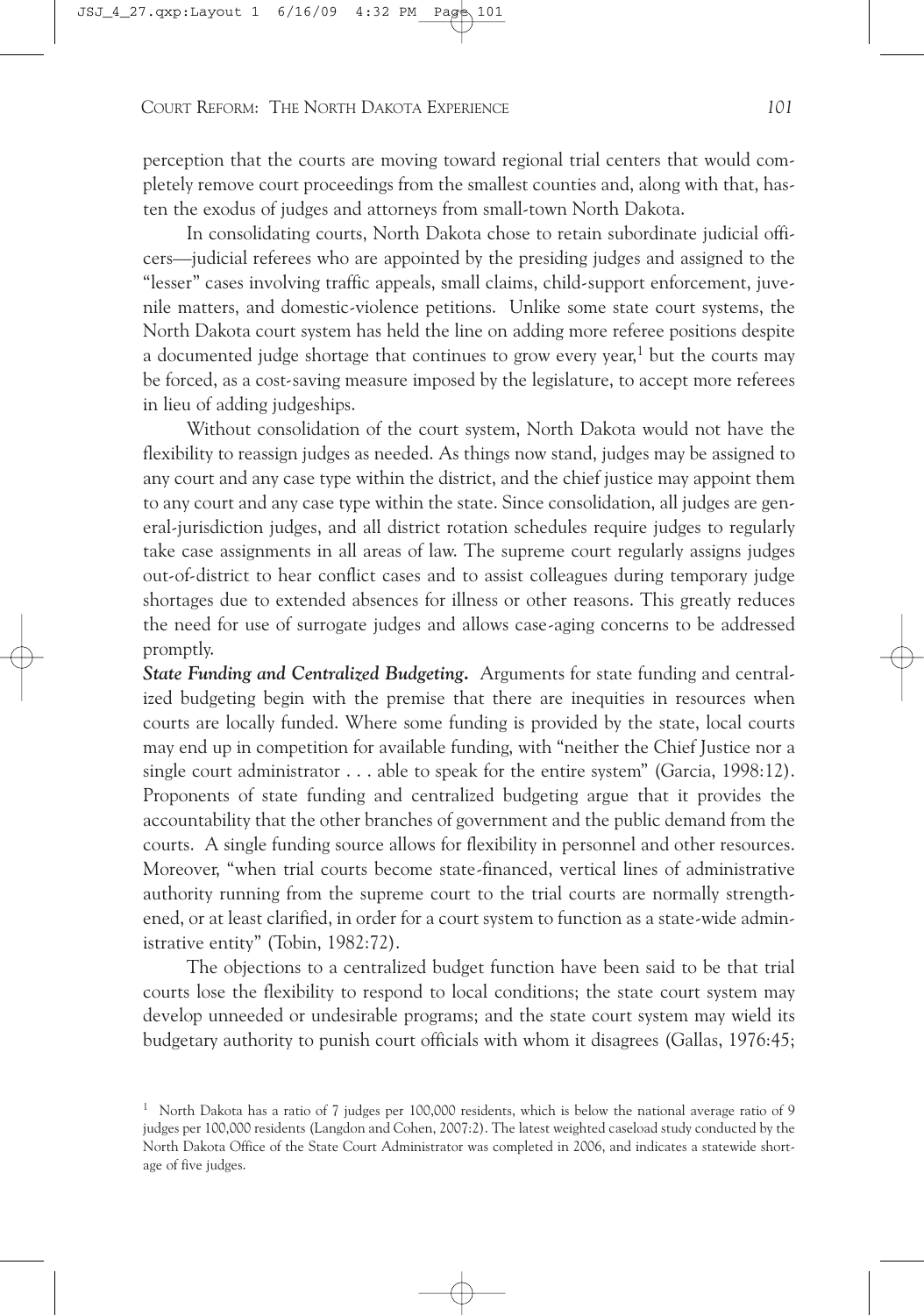Saari, 1976:30). Opponents of state funding also question the advisability of relying on a single source of funding. Robert Tobin has documented several undesirable outcomes of state financing, including a leveling effect on personnel and other resources, which tends to curb affluent jurisdictions; a backlash against courts when loss of court-generated revenue is greater than the cost of providing a local court (Tobin, 1982:73, 84); and possible local government inability or unwillingness to maintain facilities or to provide adequate space for court needs if required to provide court facilities without reimbursement (Tobin, 1996:75).

North Dakota's gradual shift to state financing has protected the court system from the enormous shock that a one-time shifting of all programs and personnel sends through a court system. At each step, the court has had an opportunity to learn from experience and to adjust accordingly in preparation for moving to the next phase of state financing. That is not to say that every move has been without controversy. The transfer of the clerk-of-court operations was particularly difficult.

Tobin's assertion that a leveling of personnel and resources, resulting from comparison studies, accompanies state funding has occurred in North Dakota. Staffing studies of both the juvenile courts and the clerk-of-court operations are regularly conducted, and some counties have been found to have been overstaffed when countyfunded, so they have had positions transferred to other divisions of their court or to other district courts. Employees whose salaries exceeded those in the state compensation plan found their salaries frozen until the state compensation plan caught up to them. In addition, because the legislature is resistant to requests for new positions, the largest courts find themselves with staffing levels below those recommended by the studies. In some cases, coupled with the court's commitment to moving staff to where it is most needed, this can lead to competition between courts, or even between divisions of the same court, for the transfer of vacant positions. In addition to effects on staffing, management reviews affect operating practices. Such reviews, regularly conducted on juvenile courts and clerk-of-court operations, are used to implement the most efficient methods of case management and the most effective assignment of personnel and may lead to mandated changes in local practices. This often puts the local court in a position of having to negotiate changes with their local justice system agencies. Sometimes the changes are welcomed by the local court, which is able to use the leverage of a mandate from a higher level to force changes they might not otherwise get. At other times, the changes are not as welcomed by either the local court or the local justice system, and the court is slow to implement them. When this occurs, the local court may be held at current staffing or resource levels until it takes the necessary steps to implement the required change.

A positive aspect of state funding in relation to relative resources is that it has given the court unprecedented opportunity to share resources. Court staff are frequently deployed, regardless of district boundaries, to assist where needed. This is especially prevalent in the juvenile court operation where staff from four districts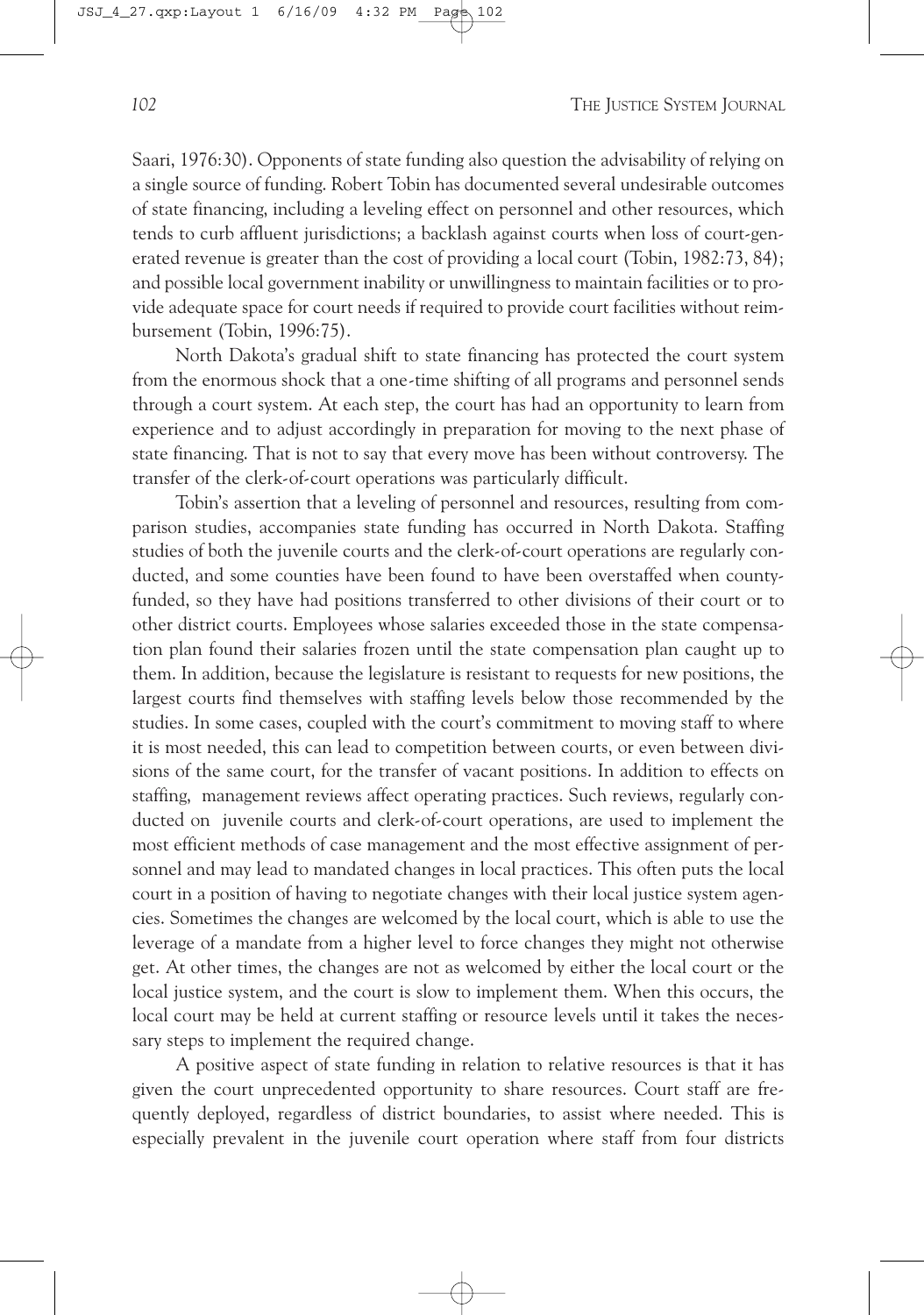especially prevalent in the juvenile-court operation where staff from four districts routinely work in counties that are outside their own district. Technology has increased the ability to share staff; the court now contracts with one clerk to monitor statewide fine-collection efforts and another to create and upload forms to the state's Web site. Twice during the budget cycle, the overall court budget is reviewed, and funds are shifted to cover unexpected expenses in a district or to fund new services or initiatives. Contracts for services or supplies can be negotiated through the state office, allowing for lower costs and greater availability of services. Shared funding also gives the court the flexibility to establish pilot projects and to ensure that they are implemented and evaluated in a manner that makes the findings applicable to the whole state and the programs easily replicable in other areas of the state.

Generally, "the major reason for legislative interest in state funding of all or a significant portion of the judicial system is to provide financial relief for local government" (Lawson, 1981:281), and that was the driving factor for many of the changes in funding in North Dakota. Court data shows that since 1982, the state has absorbed an increase of costs for court operations of \$16 million that the counties would have borne if not for state funding. Notwithstanding those figures, the counties continue to press the state to take on more financial obligations, for example, requiring the courts to pay rent, provide funding for new facilities, and absorb other costs that have traditionally been county responsibilities, including such things as custody investigations, guardian ad litem fees, and counsel for respondents in mental-health cases. Moreover, as Tobin predicted, court facilities needs are often downplayed or ignored outright because of the conflict over who should pay for them. In North Dakota, some counties have refused to provide on-site record storage for courts, taken away parking privileges for courts, and refused to apply for facility-improvement grants on behalf of the court.

County officials often cite the loss of fine revenue as the reason for denying court requests for additional space or facility improvements. Although fine revenue was shifted from the counties to the state, this was not a part of court unification. The change in revenue stream was the result of a statutory change initiated by the Office of Management and Budget, based upon an attorney general's opinion that bonds (which include traffic fines) were improperly being forfeited to the counties rather than paid into the state's Common Schools Trust Fund as required by Article IX of the Constitution of the State of North Dakota. Unfortunately, the change in revenue stream occurred in the same legislative session as the transfer of the clerk-of-court operation and for many county officials has become inextricably linked to the courts, to the point that it is not uncommon to hear county officials incorrectly stating that"the courts took fine money from the counties" and fine money is used to "fund the courts."

*Centralized Administrative Authority and Management.* The arguments for centralized authority have been said to be that it creates efficiency; increases intrajudicial and interbranch coordination and cooperation; provides uniformity and consistency; and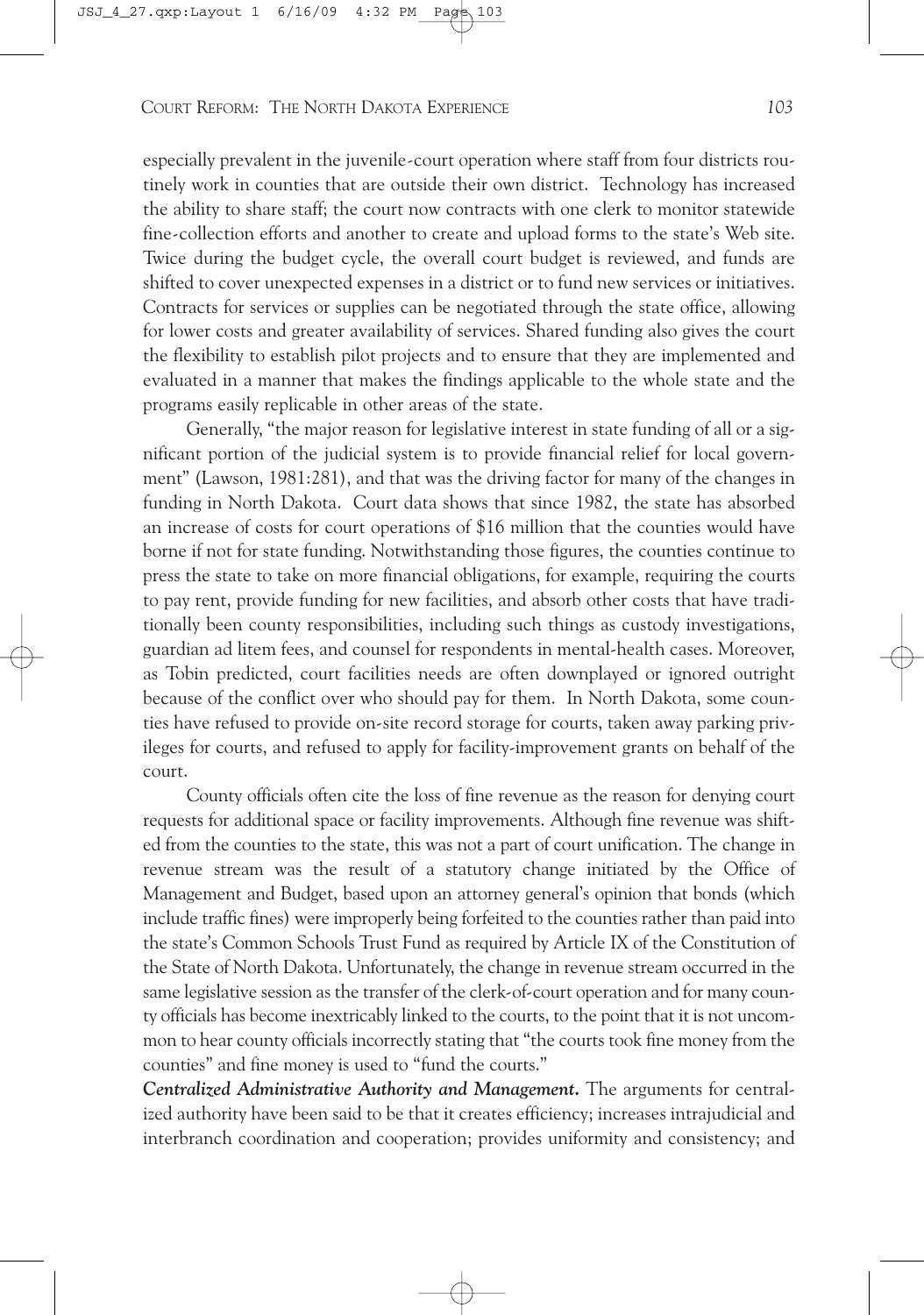provides other miscellaneous benefits, such as relieving judges of administrative duties, attracting better candidates as managers, providing more-uniform statistics (which, in turn, facilitates better long- and short-term planning), positions courts better to attract funding from the legislature, and provides improved training programs for judges and administrative personnel (Berkson and Carbon, 1978:24-27).

Principal arguments against centralized authority are that it is impractical given the complex nature of the judiciary and that it creates a rigid and nonresponsive bureaucracy, which is an encroachment upon professional norms. There are also other miscellaneous objections: that no empirical study shows centralized administration leads to increased effectiveness, so it is not worth disrupting the status quo; creation of a uniform personnel system does not take into account local needs, local court structure, or employees' abilities, so it would reduce employees' sense of commitment to the organization and create a high rate of turnover; and the cost of a central personnel system hiring professional administrators would be prohibitive (Berkson and Carbon, 1978:27-28). It has been said that the unified court model rests on "old, outmoded organizational theory," assumes a "false certainty about what is and can be known about court operations," and fails to "adequately consider the philosophical underpinnings for court action" (Dahlin, 1993:62).

Current opponents of the unified model propose a model of decentralized/consultative design in which trial courts retain administrative independence and the state is reduced to providing funds, technical assistance, and research, with statewide policies adopted in consultation with the trial courts (Dahlin, 1993:61-63). In addition to questioning the role of the state supreme court administrative structure and staff "as a controller of operations versus a planning, research and development function," Gallas (1976:39) argues that because of the number of agencies and individuals involved in the justice system whose authority is outside the reach of the court, "negotiation, consensus and compromise, rather than power, are the essential instruments of management in (the local court) environment," and he asks, "As a matter of practicality, can central headquarters effectively or even adequately control operations in local, county-based justice systems?"

From the start of its court reform, North Dakota has followed many of the practices touted by Lipscher and Conti (1991:669) as hallmarks of "coordinated decentralization." These include assuring trial-court leaders a voice in the development of plans and programs; ensuring that group products are exposed to some statewide review and consultation process; and having regularly scheduled meetings between the chief justice, the state court administrator, and the chief judges of the trial courts. According to Berkson and Carbon (1978:201), "the states considered most highly unified in theory are perhaps the most practically decentralized. Therefore, a unified system is more aptly viewed as a mandatory consultative one in which previously autonomous professional personnel are required to interact with all members of the judiciary and to collectively set internal priorities and goals." This very aptly describes the path North Dakota has chosen to take in implementing court reform.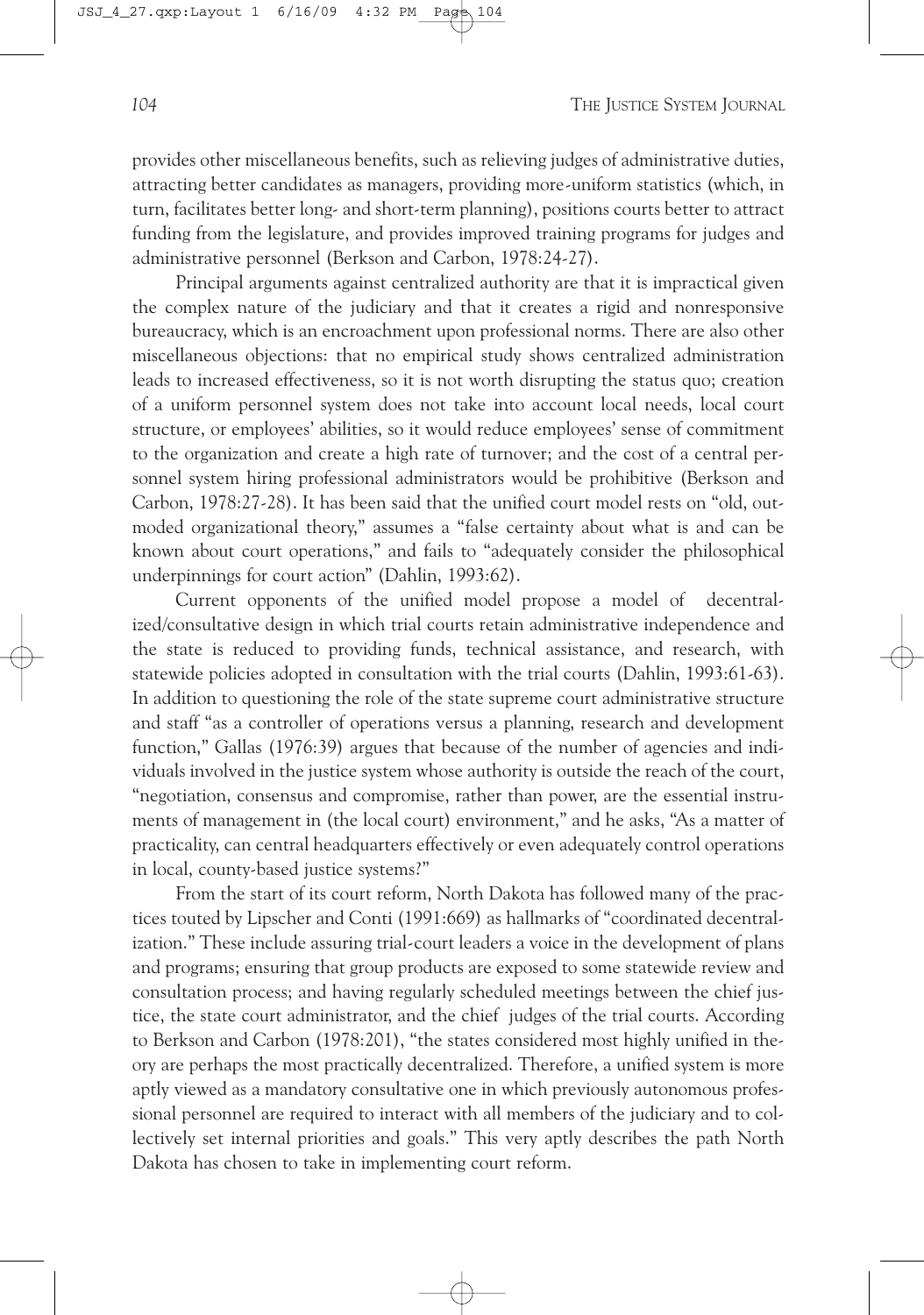and procedures.

COURT REFORM: THE NORTH DAKOTA EXPERIENCE *105*

With respect to the three categories of functions confronting judicial organizations—adjudicatory process, administrative services, and external relations—the focus at the local level is mostly on the logistics and processing of cases (Henderson, Kerwin, and Saizow, 1984:49). Centralized management in North Dakota has addressed the adjudicative function through its rulemaking authority, and the administrative services function through its authority to establish uniform policies and procedures. Both the rulemaking and the judicial branch policymaking procedures involve extensive consultation with the local courts and the state bar association, and there is, as well, an opportunity for all court employees to submit comments before adoption. Whereas the chief justice represents the court on the state level and coordinates the formulation of court positions on areas of statewide interest, at the local level, the presiding judge formulates court positions on areas of local interest, with each district retaining the authority to establish internal case assignment and judge rotations. Although no court has sought local rules of court in recent times, they are possible, and go through the same rulemaking process as other rules of court and are subject to final approval by the supreme court. Despite the absence of such requests, there has been periodic resist-

Comments received in response to the 2004 administrative reorganization proposal make it clear that there was confusion over "administrative duties" as compared to "court-support activities" handled by the clerks of court. As Henderson, Kerwin, and Saizow (1984:7-8) have noted, the attempt to unify court systems challenges an approach to decision making that places the individual judge at the center of all decisions and makes no distinction between "questions of justice and the problems of directing the day-to-day activities of a court." As a result of reforms, "although the judge's decisions on the law or facts of a case are not subject to managerial control, the context within which the hearing of a trial takes place are very much part of the management process."

ance from judges and members of the bar to uniform rules of court or court policies

In those districts that chose not to utilize a trial court administrator before 2004, there have been instances where individual judges and the local bar association actively resisted the part of the reorganization effort that increased the court administrator's role. However, as the new organizational structure has settled into place and the distinction between administrative functions and the adjudicative function have become clearer, most judges have come to rely on court administrators to be troubleshooters and problem solvers, and these clashes have become less frequent.

*Remaining Issues.* Court reform has not addressed all issues and, indeed, has created some issues that have yet to be resolved. One relates to the place of municipal courts within the overall context of the court system. The supreme court has chosen not to exercise its supervisory role actively over these courts and does not require them to submit data on case filings, collections, or other internal functions. Consequently, there is no clear picture of how many citizens are interacting with these courts. The supreme court is often the last to know if a municipal-court judge has been replaced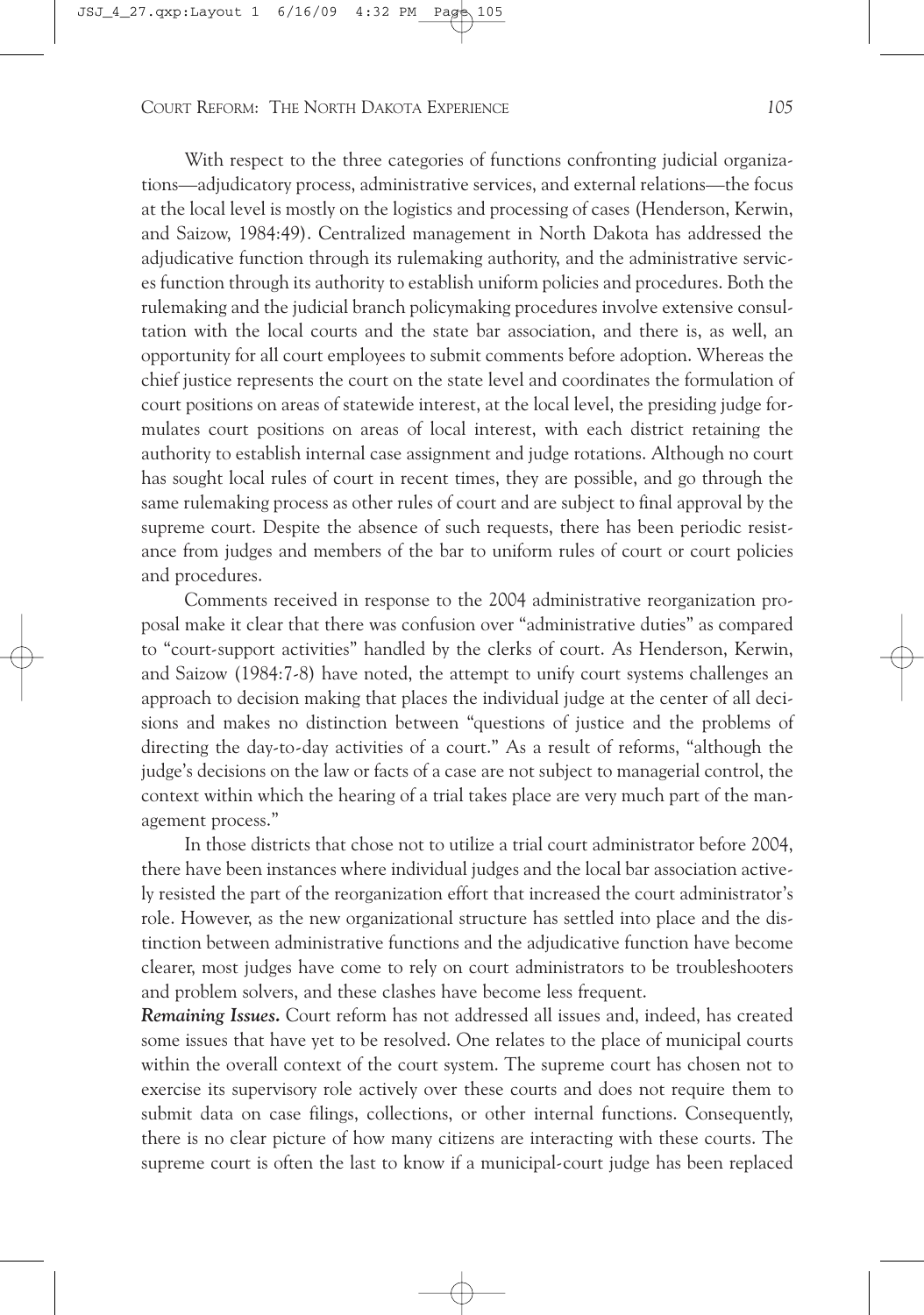or if there are issues surrounding the operation of the court. This causes confusion over who has the authority to act to resolve issues when conflicts arise, such as a recent occurrence when a city commission refused to cooperate with a newly elected municipal-court judge, or when a municipal-court judge is viewed as unduly harsh in sentencing and causing a flood of transfers and appeals to the district court. The shrinking population of many cities in North Dakota has led many municipalities to contract with the district court to provide judicial services, and this may lead to more voluntary dismantling of the municipal-court system without resolving the relationship questions. However, this is not likely to occur in the largest municipalities, and the issue will persist.

Another issue is whether to facilitate court specialization, a movement with strong support as courts "now find themselves struggling against powerful interest groups dedicated to subdividing the trial court system into specialized courts" (Tobin, 1999:247). This has been an issue in North Dakota in regard to adult drug courts, which are under the authority of the executive branch. In the past, the governor and the Department of Corrections, in conjunction with the Department of Human Services, have received legislative appropriations to implement and later to expand the number of drug courts; in both instances, the executive branch neither consulted with the court nor took into consideration the impact additional specialized courts would have on judicial resources.

The previously noted issue of court facilities remains volatile and leads to frequent disagreements with county funding authorities over such matters as on-site storage of records, court security, additional office space to accommodate growing staff levels, and, in one county, objections to a new judgeship because it would require additional courthouse space. The counties are divided as to whether courts should pay for the space they use, and the most populous counties have pressed for a legislative mandate to require the court to pay rent, although without any mandate for the county to meet the courts' facilities needs. The less populous counties, fearing court closures and regional trial centers, do not support measures mandating the courts to pay rent.

The current judge shortage, combined with the statutory mandate of retaining a minimum of 30 percent of chambers in cities of less than 5,000, also continues to put pressure on the court system. The need to have some judges based as far as fifty miles from where their caseload is centered creates a loss of work time that exacerbates the judge shortage. The court's need to transfer some chambers between cities strains the relationship between local communities and the court system. Likewise, the decision of some judges to establish a second chambers in a courthouse outside the county in which they are chambered may lead to local resentment against the court system, this in turn can exacerbate relationships between adjoining counties, where one has "lost" its judge and the other feels it is being forced to "adopt" a judge with all the attendant expenses and space needs.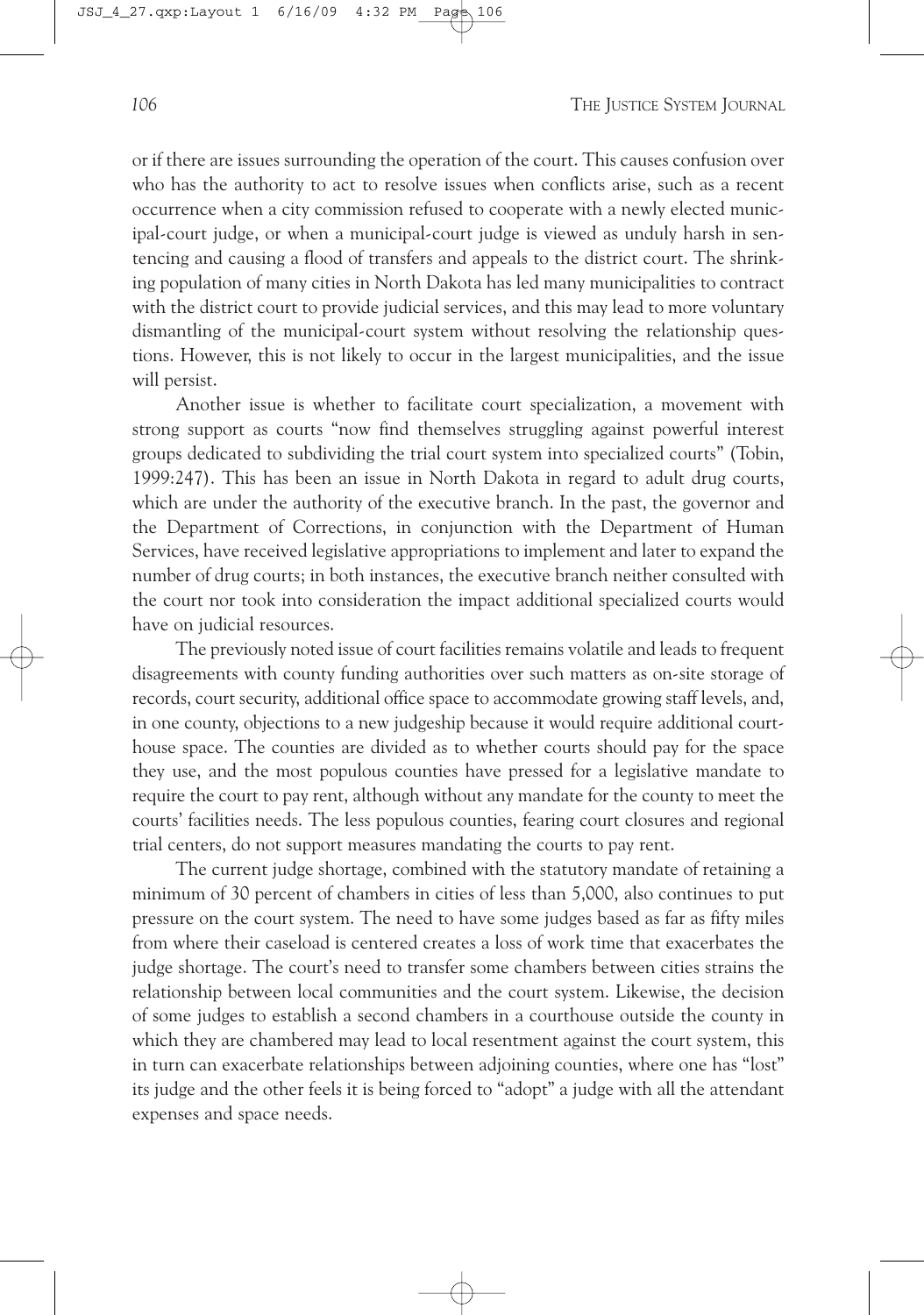## **CONCLUSIONS**

Court reform in North Dakota has worked well. Levels of public trust and confidence have increased significantly over time, and recent measures of access and fairness resulted in ratings of good to excellent across all elements (Holewa, 2007:31, 42, 47- 50). The reasons why court reform has been largely a positive and successful experience for North Dakota can be explained by geography, the legal culture in North Dakota, and the leadership of the chief justice.

That North Dakota is primarily a rural state, with a continuously decreasing population on the western side of the state, helps explain the successes of court reform there. Henderson et al. (1984:176) concluded that "centralization is the organizational device most likely to assist rural courts. Since their problems are frequently related to the availability of resources and the effective management of those which they have, state funding and technical assistance from the central office can help." Because they lack both capital and human resources, several of the smallest counties have had to enter into cooperative agreements with other counties to provide such things as social services, prosecution services, and emergency services. Without consolidation of the courts and state assumption of costs, it is doubtful if some of the most sparsely populated counties would have been able to maintain local courts.

Metropolitan courts are likely to develop their own way of doing business and can be resistant to court consolidation if they perceive it to be an intrusion into their local practice (Tobin, 1999:61), and courts that are satisfied with the financial resources provided by local government are likely to resist a transfer to state funding (Berkson and Carbon, 1978:80). The largest courts in North Dakota are several times larger than the smallest ones, but they lack the larger, more diversified tax base that other states' largest metropolitan areas are likely to have. Because of this, none of the larger courts in North Dakota were able to bring to bear resources and political support strong enough to oppose reform. Indeed, the largest courts did not appear to be motivated to do so, partly because these courts had not been sufficiently isolated to develop procedural or management practices significantly different from the other courts in the state and partly because they did not have a much greater abundance of resources than the smaller courts.

The legal culture in the state has inclined lawyers and judges to assist in the reform movement once their initial opposition has been overcome. North Dakota has a small population, a history of little inward migration from other states, and only one law school. There is a high degree of sociability in the court system (Ostrom et al., 2007:29), and court reform has introduced a higher degree of solidarity in purpose and goal between the members of the court system. People know each other on a very personal level, often through family and school ties that predate working relationships. While strong disagreements regarding methods or desired outcomes can take place, they are generally handled in a manner designed to preserve the relationship.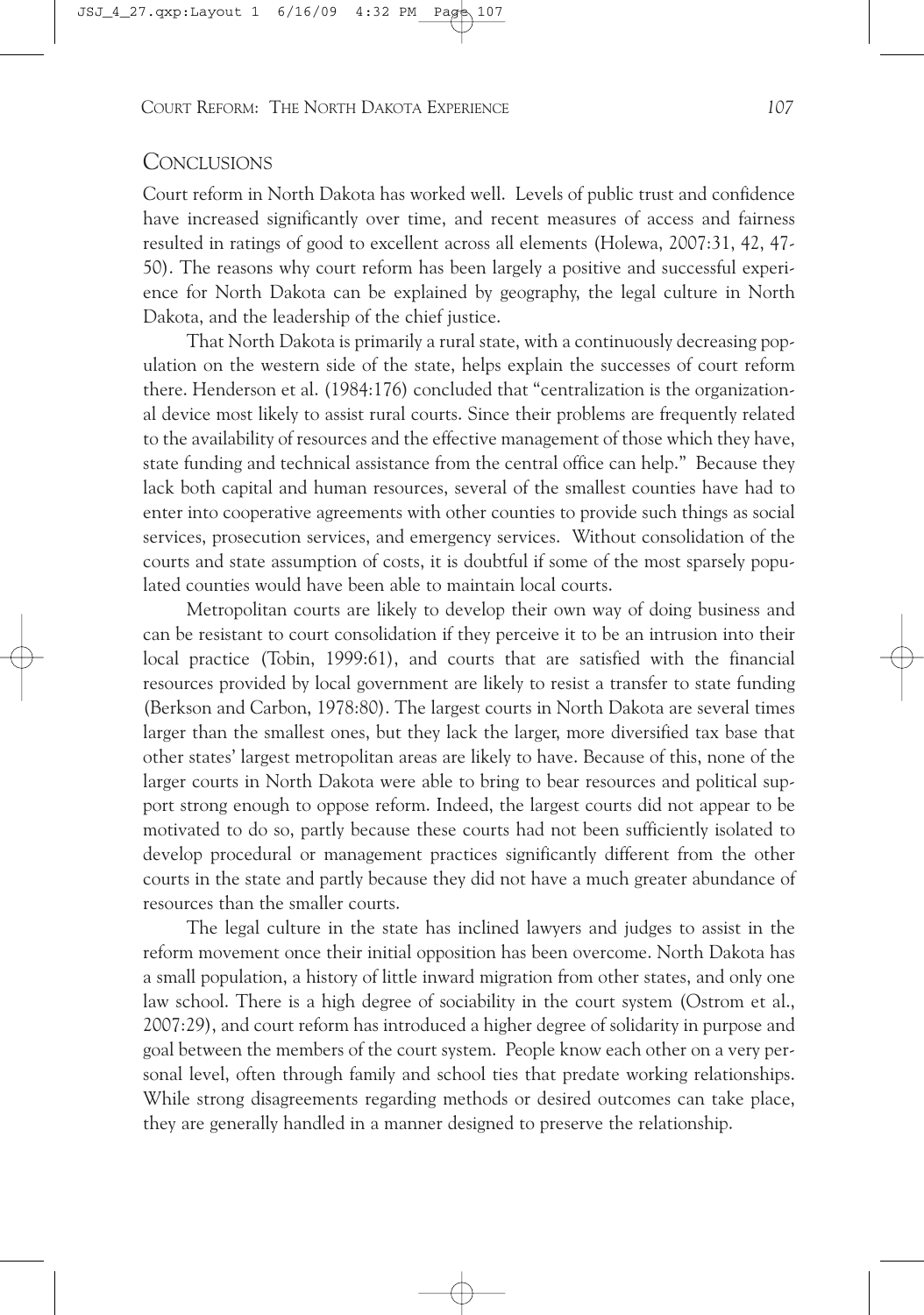Finally, the degree to which the method of selection of the chief justice and the continuity in both leadership and vision has played a part in the reform movement cannot be overlooked. North Dakota is unique in giving trial-court judges a role in selecting the chief justice. Because trial-court judges have a direct hand in electing their chief justice they elect the person whose leadership they trust. They have confidence in their chief justice and would not reelect him if they thought the changes that were being pursued were not in the best interest of the trial courts or if they felt harmed by changes that had occurred. The fact that there have been only two chief justices over the past thirty-four years speaks to that confidence, as well as to the personal qualities of those chosen to lead the court.

The court was under the leadership of Chief Justice Ralph Erikstad from 1973 to 1993. Before being appointed to the bench, he was a three-term state senator. This experience in the legislature served him well, and throughout his tenure as chief justice he was able to use his political skills to benefit the court system. He defined the vision of its future as a unified system and worked tirelessly to institute every element of reform necessary to achieve that vision. Since 1993, Chief Justice Gerald VandeWalle has remained committed to that vision. Chief Justice VandeWalle was a career public servant in the executive branch before his appointment to the bench. He has served as president of the Conference of Chief Justices and has been active in the ABA and with the National Center for State Courts. It is under his watch that the actual work of implementing most of the reform measures has occurred. His work with court reform on a national level has aided in his ability to craft successful implementation strategies for North Dakota. While remaining steadfast in his determination to make court reform move forward, he has also demonstrated commitment to being both inclusive of and responsive to the concerns of trial-court judges and members of the bar. This approach may have slowed reform, but it has also fostered a sense of trust that continues to fuel the reform movement and ensures a cooperative effort to implement changes as they have been adopted.



In retrospect, it is amazing that so much heat has been generated by a reform as mundane as unification. People rail against unification as if it were some anti-Jeffersonian conspiracy to crush out any trace of local autonomy and initiative, or they simply say it hasn't worked. Proponents tend to equate it with good government and enlightenment. . . . The truth is that unification has never been as pernicious or as beneficial as the combatants would have us believe and has been applied quite pragmatically (Tobin, 1999:195).

This sentiment echoes the North Dakota experience. Court reform has not resolved all issues it set out to solve, and it has raised some issues that have yet to be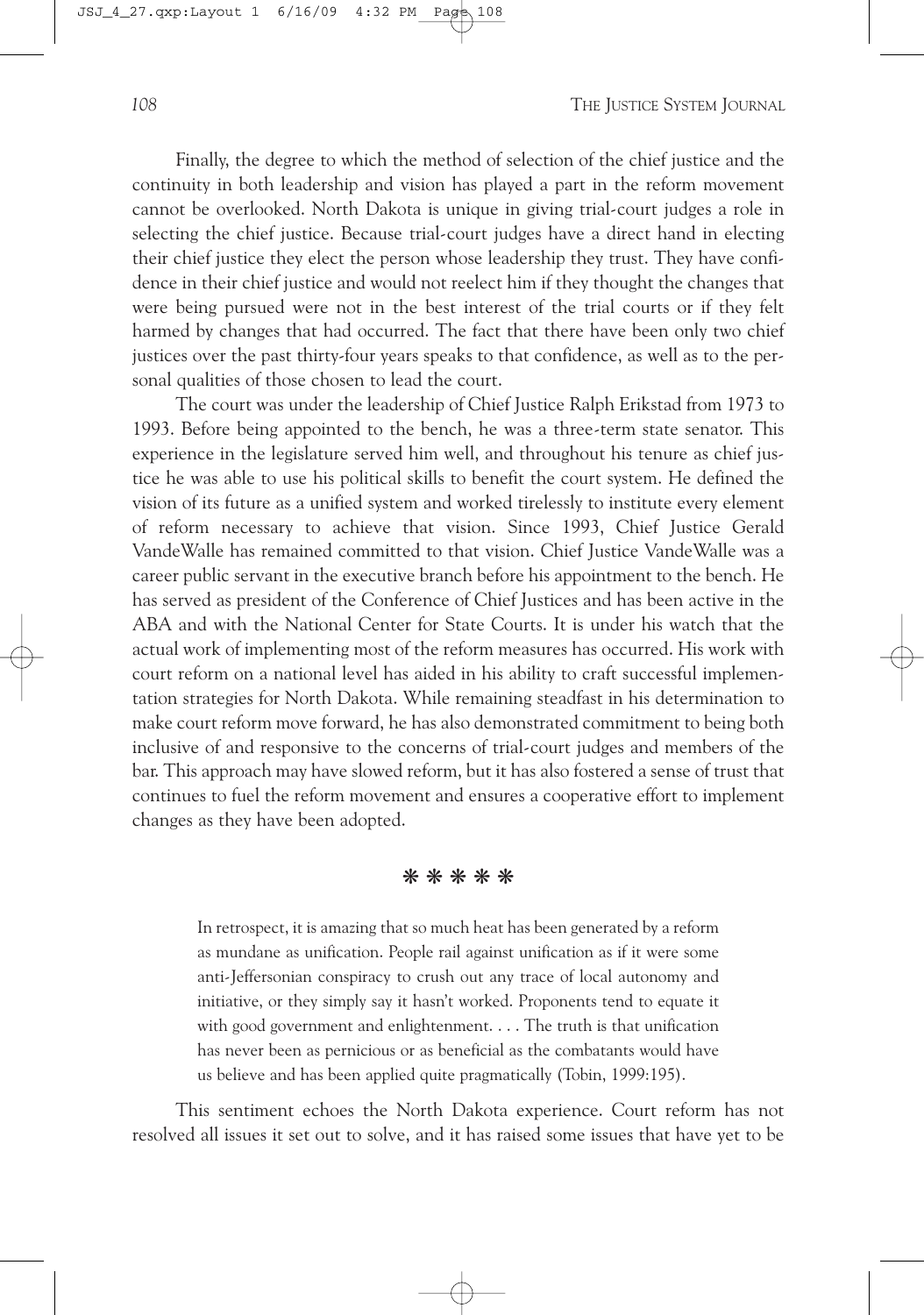resolved, but it has also proven to be a viable system that retains the flexibility to adapt to the changing needs of the local courts and of the citizens of the state.

Now that the court has basically completed all five phases of structural court reform, it is time to shift its focus somewhat. The North Dakota court system has begun to turn its attention outward to address "whether system processes, outputs and outcomes are fair and equitable, or are unjustly partial toward certain types of plaintiffs or defendants" (Baar,1980:289). There is a new interest in improving access to the courts through better public information and providing more efficient means of reaching the court, including the expanded use of interactive video, electronic filing, and simplified court procedures. The court has undertaken new programs to address the amount of acrimony introduced into dissolution cases through the adversarial process and to provide greater assistance to self-represented litigants and is in the process of establishing the groundwork for a major study on diversity issues. With structural issues largely behind it, the court system can now turn as a whole to address service issues. **jsj**

#### **REFERENCES**

- Aikman, A. (2007). *The Art and Practice of Court Administration*. Boca Raton, FL: Taylor and Francis Group.
- American Bar Association, Judicial Administration Division. (1990). *Standards of Judicial Administration.* Vol. 1, *Standards Relating to Court Organization.* Chicago: American Bar Association.
- Baar, C. (1993). "Trial Court Unification in Practice," 76 *Judicature* 179.
- \_\_\_\_ (1980). "The Scope and Limits of Court Reform," 5 *Justice System Journal* 274.
- Berkson, L., and S. Carbon (1978). *Court Unification: History, Politics and Implementation*. Washington, DC: National Institute of Law Enforcement and Criminal Justice.
- Dahlin, D. (1993). "Normative Models of Court Organization and Management." In S. W. Hays and C. B. Graham, Jr. (eds.), *Handbook of Court Administration and Management*, pp. 53- 75. New York: Marcel Dekker, Inc.
- Dubois, P., and K. Boyum (1993). "Court Reform: The Politics of Institutional Change." In S. W. Hays and C. B. Graham, Jr. (eds.), *Handbook of Court Administration and Management*, pp. 27-52. New York: Marcel Dekker, Inc.
- Flango, V. E. (1981). "Is Court Unification A Unidimensional Construct?" 6 *Justice System Journal* 254.
- Flango, V. E., and D. B. Rottman (1992). "Research Note: Measuring Trial Court Consolidation," 16 *Justice System Journal* 65.
- Gallas, G. (1976). "The Conventional Wisdom of State Court Administration: A Critical Assessment and an Alternative Approach," 2 *Justice System Journal* 35.

Garcia, P. (1998). *Funding the Justice System*. Chicago: ABA Press.